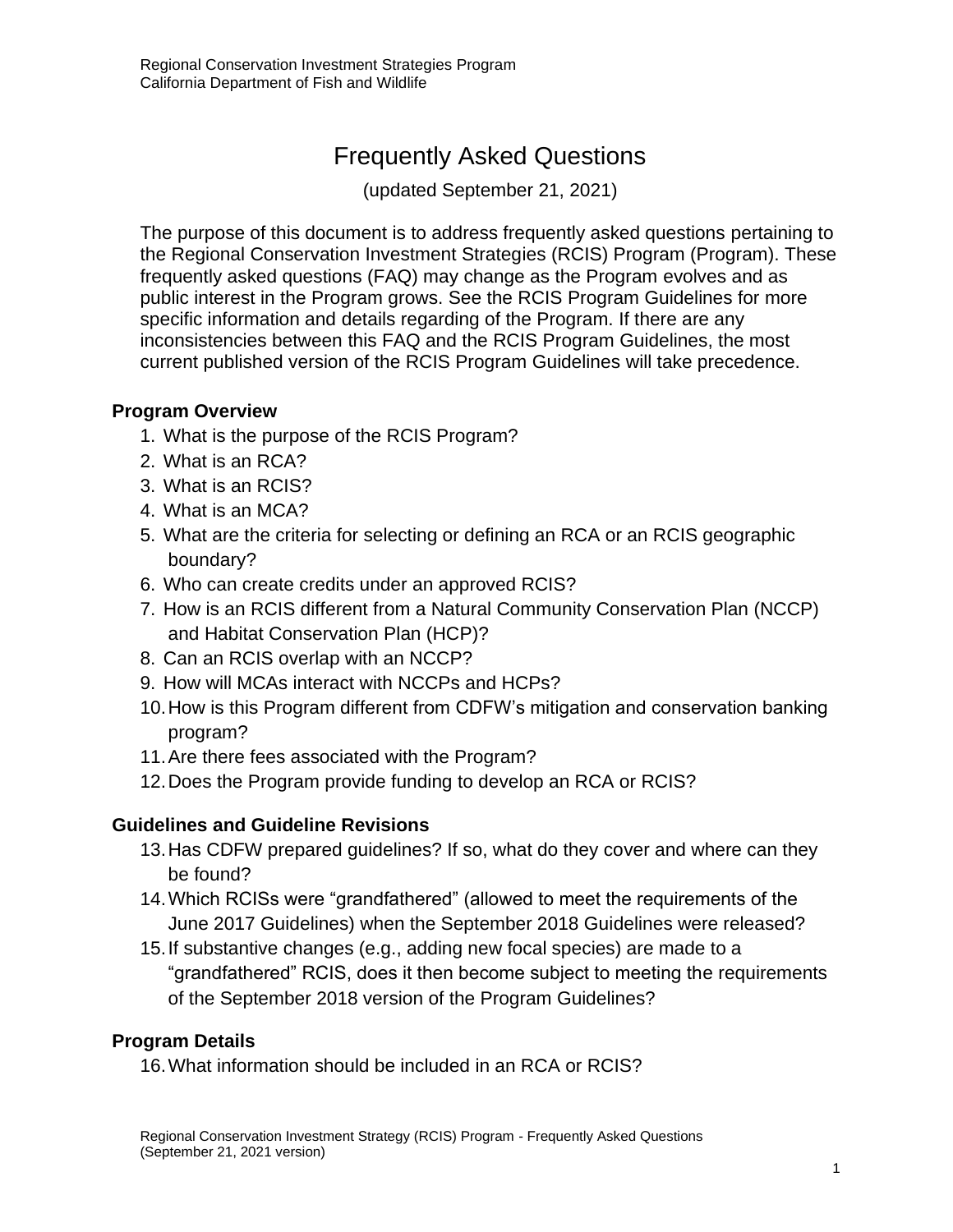- [17.What is the difference between a conservation action and a habitat enhancement](#page-8-0)  [action?](#page-8-0)
- [18.What information is required to be included in an MCA?](#page-8-1)
- [19.Is the completion of an RCA a prerequisite for the development and submission](#page-9-0)  [of an RCIS?](#page-9-0)
- [20.CDFW can only approve an RCIS if one or more state agencies request approval](#page-9-1)  [of the RCIS through a letter send to CDFW's Director. When does the letter need](#page-9-1)  [to be submitted? Are there any responsibilities of the state agency that writes the](#page-9-1)  [letter?](#page-9-1)
- [21.How are land use change impacts addressed in an RCIS?](#page-9-2)
- [22.Can development and/or restoration projects be permitted through this Program?](#page-9-3)
- [23.Can RCISs be amended if they don't cover an element desired by an MCA?](#page-9-4)
- [24.Who will be responsible for the long-term ownership and management of](#page-10-0)  [mitigation sites that are developed under an MCA?](#page-10-0)
- [25.Could an MCA create credits by enhancing existing permanently protected](#page-10-1)  [lands?](#page-10-1)
- [26.Can an MCA create temporary credits? If so, how would they be used?](#page-10-2)
- [27.Can an MCA be created that would cover multiple MCA sites?](#page-10-3)
- [28.Can MCA credits be created that could be used as mitigation by other regulatory](#page-10-4)  [agencies?](#page-10-4)
- [29.Is the RCIS Program now permanent and is there a limitation on the number of](#page-11-0)  [RCISs CDFW can approve?](#page-11-0)
- [30.What is the public review process for developing and approving an RCIS?](#page-11-1)
- [31.What is the process for developing, reviewing, and approving an MCA?](#page-12-0)
- [32.Will final RCAs, RCISs, MCAs and their associated data be available to the](#page-12-1)  [public?](#page-12-1)

# **[Additional Information](#page-12-2)**

[33.How can I learn more about the Program?](#page-12-3)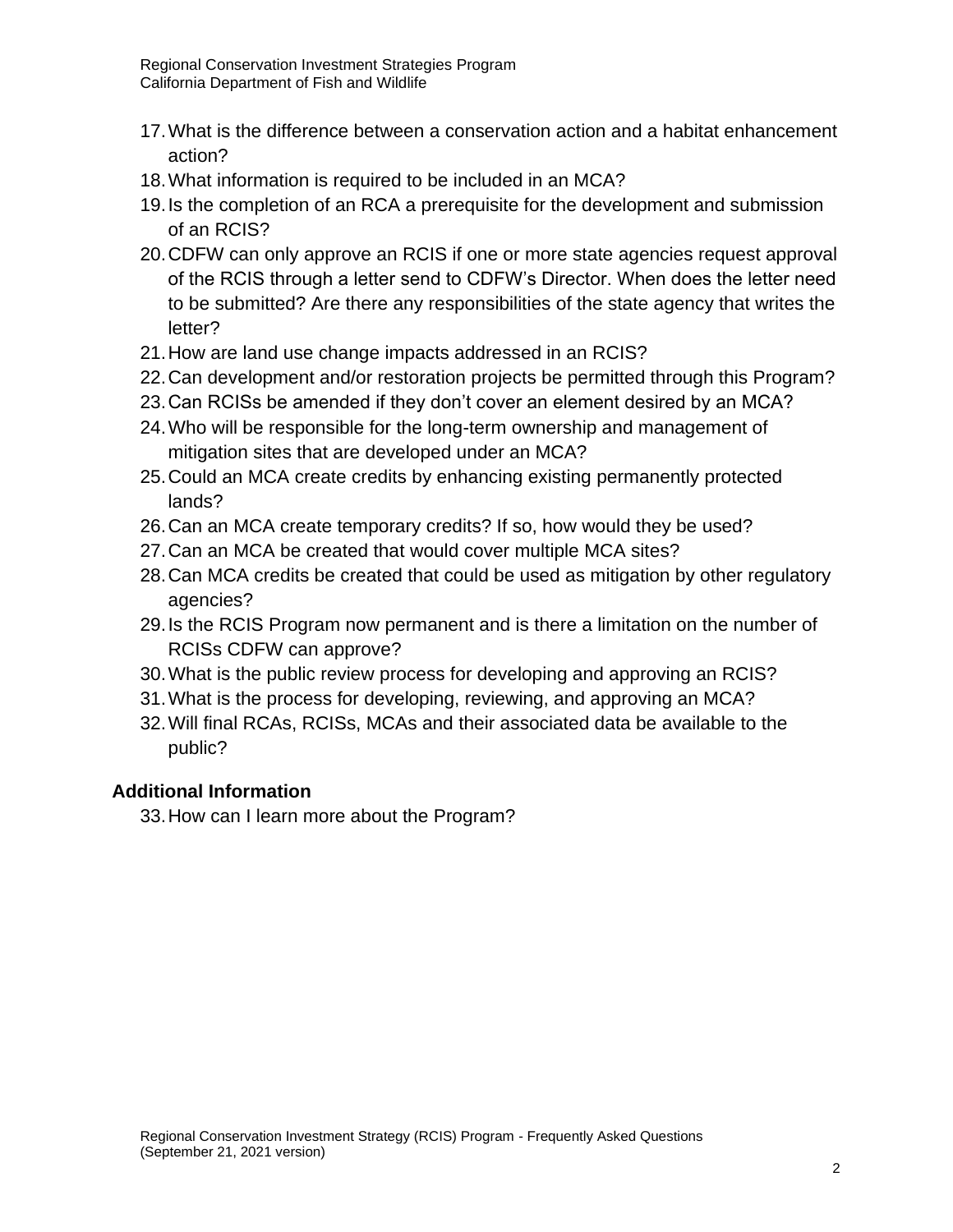# **1. What is the purpose of the RCIS Program?**

<span id="page-2-1"></span><span id="page-2-0"></span>The RCIS Program encourages a voluntary, non-regulatory regional conservation assessment process intended to result in high-quality conservation outcomes and advance mitigation tools. The Program uses a science-based approach to identify actions that, if implemented, will help California's declining and vulnerable species and natural resources by protecting, creating, restoring, and reconnecting habitat. The Program consists of three primary components: Regional Conservation Assessments (RCAs), Regional Conservation Investment Strategies (RCISs), and Mitigation Credit Agreements (MCAs). The Program provides a mechanism that allows any person or entity to develop mitigation credits through MCAs by implementing actions for focal species and other conservation elements within an approved RCIS.

RCAs and RCISs are intended to be ecologically based and may encompass varying geographic areas. The RCA will provide a broader ecoregional perspective, tying the biological and natural resource information into a larger ecoregional context. An RCIS will identify high-value conservation and habitat enhancement actions within a region that will aid in species recovery, adaptation to climate change, and resiliency in the face of wildlife and habitat stressors and pressures. The RCIS Program can assist in infrastructure and other land use planning in two ways: 1) by indicating biologically and ecologically important areas to protect and 2) by maximizing the value of mitigation funds through advance mitigation credits using an MCA. The credits, developed in advance of future impacts to natural resources, may be applied to offset future impacts to focal species, non-focal species, and/or other conservation elements included in an approved RCIS.

# **2. What is an RCA?**

<span id="page-2-2"></span>An RCA is a voluntary, non-regulatory, non-binding conservation assessment that includes information and analyses of important species, ecosystems, protected areas, and habitat linkages at the USDA ecoregion section scale and may include more than one ecoregion section. RCAs include information supporting the development of long-term conservation priorities within one or more USDA ecoregion sections including ecosystem services such as carbon sequestration, water conservation, and preservation of agricultural lands. RCAs also support the development of RCISs that will more specifically identify areas of greatest conservation value. An RCA is not required to develop an RCIS.

# **3. What is an RCIS?**

<span id="page-2-3"></span>An RCIS is a voluntary, non-regulatory, and non-binding conservation strategy that includes information and analyses relating to the conservation of focal species, their associated habitats, and the conservation status of the RCIS land base. An RCIS establishes biological goals and objectives at the species and other conservation elements (e.g., natural communities) level and describes conservation actions and habitat enhancement actions that, if implemented, will contribute to those goals and objectives. Those actions will benefit the conservation of focal species, habitat, and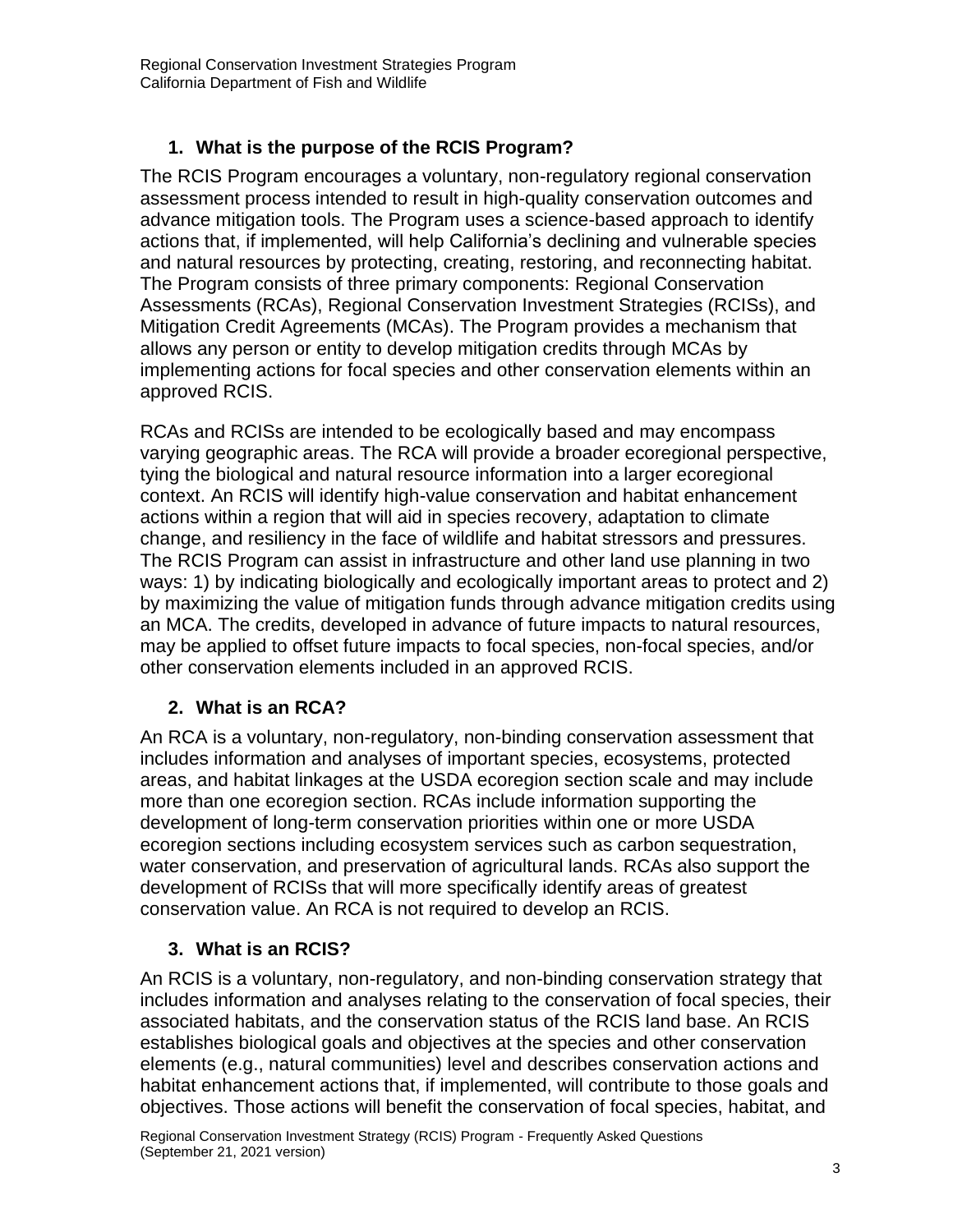other natural resources when implemented through conservation investments such as land acquisition, restoration, or to provide advance mitigation through the development of credits (see MCA question below) based on those actions. The development of an RCIS does not create, modify, or impose regulatory requirements or standards, regulate land use, establish land use designations, or affect the land use authority of a public agency. If approved by CDFW, an RCIS may be valid for up to 10 years. CDFW may extend the duration of an approved or amended RCIS for an additional 10 years provided the RCIS is updated to include new scientific information and the RCIS continues to meet the Program's requirements outlined in Fish and Game Code (Chapter 9, Section 1850, et seq.).

# **4. What is an MCA?**

<span id="page-3-0"></span>An MCA is a mitigation credit agreement developed under an approved RCIS. An MCA may be developed by anyone and is submitted for CDFW review and approval. MCAs create mitigation credits by implementing the conservation or habitat enhancement actions for the focal species and/or other conservation elements identified in an approved RCIS. Credits may also be created for any non-focal species listed in an approved RCIS by implementing the actions for the focal species and other conservation elements that the RCIS identifies them as being associated with. All MCAs must be within the boundary of an approved RCIS, but their associated service areas may extend outside of the RCIS boundary.

MCAs create credits that may be used as compensatory mitigation for impacts under the California Environmental Quality Act, the California Endangered Species Act (CESA), and the Lake and Streambed Alteration Program. At the discretion of the applicable regulatory agency, MCA credits may be used as compensatory mitigation for impacts under other state and federal laws.

# <span id="page-3-1"></span>**5. What are the criteria for selecting or defining an RCA or an RCIS geographic boundary?**

Criteria for selecting or defining RCA or RCIS boundaries should reflect ecological considerations, as set forth in the requirements of Fish and Game Code Sections 1852, and 1853, but may also include administrative or jurisdictionally based aspects. An RCIS area should be a complete, unfragmented geographic area, shall not overlap another RCIS area, and shall explain why the specific geographic area was chosen (including the rationale for excluding any areas). Entities proposing an RCA or RCIS are encouraged to work with CDFW early in the process to develop the geographic boundaries.

# **6. Who can create credits under an approved RCIS?**

<span id="page-3-2"></span>Any person or entity may by an MCA proponent and enter into an MCA with CDFW to create credits, even if the person or entity was not involved in the development of the RCIS. The MCA sponsor may use or sell MCA credits upon CDFW's finding that the credits have been created in accordance with Program requirements.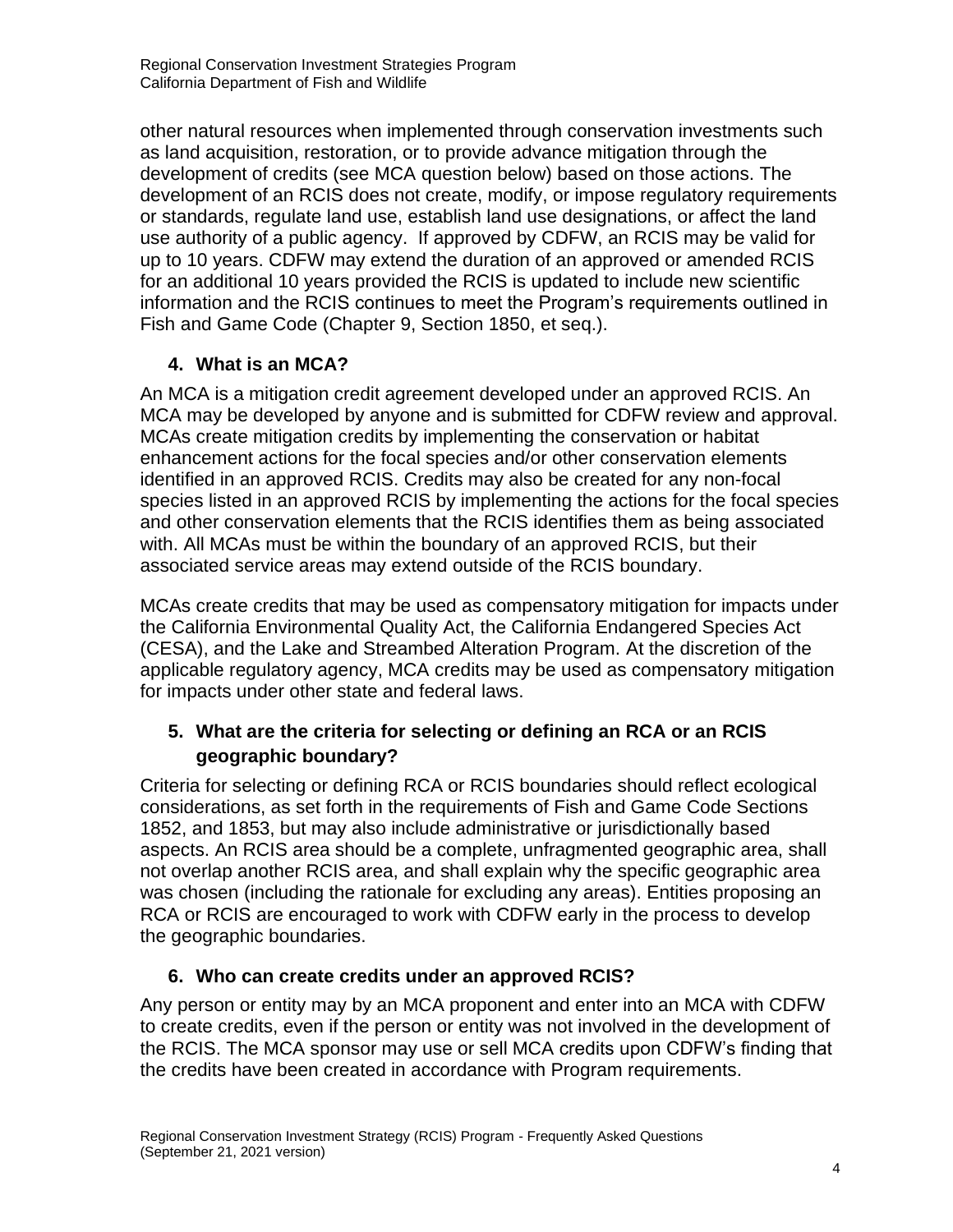# <span id="page-4-0"></span>**7. How is an RCIS different from a Natural Community Conservation Plan (NCCP) and Habitat Conservation Plan (HCP)?**

Unlike an NCCP and HCP, an RCIS is a non-regulatory document. Approval of an RCIS will not result in a permit or include take authorization under CESA or the federal Endangered Species Act and will not alter in any way a project proponent's obligation or need to obtain take coverage under CESA (or federal ESA) through an appropriate permitting mechanism. The purpose of an RCIS is to provide regional planning that will identify important ecological resources and conservation or enhancement actions that, if implemented, will advance the conservation of focal species and their habitats and other conservation elements. In contrast to the typical jurisdiction-based boundary of an NCCP, an RCIS boundary should be ecologically based and may be consistent with or overlap county or other jurisdictional boundaries.

An RCIS must include provisions ensuring that it will be consistent with and complementary to any administrative draft NCCP, approved NCCP or HCP, state or federal recovery plan, or other state or federal approved conservation strategy that overlaps an RCIS.

# **8. Can an RCIS overlap with an NCCP?**

<span id="page-4-1"></span>Yes, but RCISs that overlap an NCCP have additional requirements. An RCIS that overlaps an NCCP must be consistent with the NCCP or must provide an explanation for why it is inconsistent.

Several RCISs do overlap with NCCPs, such as the Santa Clara Valley RCIS and the Yolo County RCIS. In those situations, the RCIS may provide additional mitigation opportunities beyond those of the NCCP. For example, an RCIS boundary may extend beyond the boundary of the NCCP, allowing for mitigation opportunities in the areas outside of the NCCP. An RCIS may include focal species or non-focal species that are not covered species under the NCCP, in which case mitigation could be developed under the RCIS which is not available under the NCCP. For projects in the RCIS/NCCP overlap area that are denied take coverage under the NCCP, or for projects whose activities aren't considered "covered activities" by the NCCP, the RCIS may provide opportunities for mitigation by enabling development of MCAs.

# **9. How will MCAs interact with NCCPs and HCPs?**

<span id="page-4-2"></span>The NCCP's Implementing Entity must provide advance written approval prior to development of an overlapping MCA. The credits may be used for an approved NCCP's covered activities only in accordance with the requirements of the NCCP. Individuals and entities eligible for coverage as a Participating Special Entity under an approved NCCP may use mitigation credits provided through MCAs only if the Implementing Entity declines to extend coverage to the covered activity proposed by the eligible individual or entity.

Regional Conservation Investment Strategy (RCIS) Program - Frequently Asked Questions (September 21, 2021 version)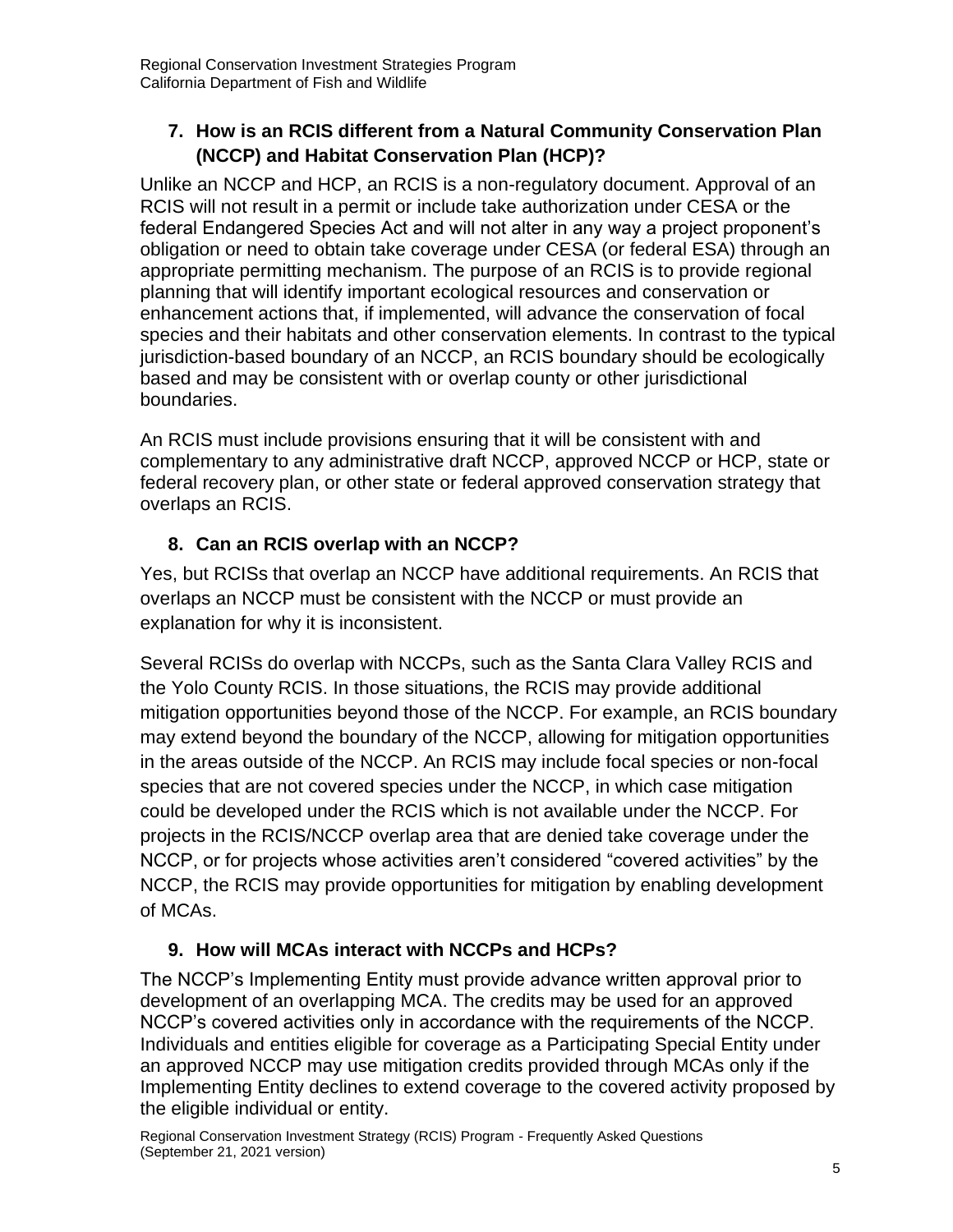Any person or entity may develop MCAs for CDFW's consideration and approval, including NCCP Implementing Entities. These credits may be sold or transferred to entities that are not Participating Special Entities or to entities whose impacts are not included in the NCCP's covered activities.

# <span id="page-5-0"></span>**10.How is this Program different from CDFW's mitigation and conservation banking program?**

Similar to banks, MCAs create mitigation credits. However, MCA credits are created by implementing conservation and enhancement actions for focal species, non-focal species, and other conservation elements included in an approved RCIS. Some sections from the MCA statute also suggest that MCAs were intended to fit a slightly different role than that of banks. For example, habitat enhancement actions, by definition, do not include permanent preservation of the land. These types of actions could create "near permanent" credits with a near-perpetual long-term durability agreement, rather than a conservation easement, or could create term credits that could be used to offset temporary impacts. Other things mentioned in statute that suggest intended differences between these programs include an MCA proponent that will use, rather than sell, the credits, credits created by implementing excess mitigation, and credits created by implementing wildlife crossing and fish passage projects.

#### **11.Are there fees associated with the Program?**

<span id="page-5-1"></span>CDFW shall collect fees from: a) a public agency that proposes an RCIS or RCA, and b) a person or entity that proposes to enter into an MCA. Fees shall be used to pay for all or a portion of CDFW's costs associated with the Program including proposed RCAs, RCISs, and MCAs. The fee structure and schedule for RCAs, RCISs, and pilot MCAs are available on the Program website. The Program fees are adjusted annually using the Implicit Price Deflator (IPD) for State and Local Government Purchases of Goods and Services, as published by the United States Department of Commerce. Additionally, the Program fees may be updated periodically based on the actual number of staff hours required to review submitted documents.

# **12.Does the Program provide funding to develop an RCA or RCIS?**

<span id="page-5-2"></span>The Program does not provide funding to develop an RCA, RCIS, or MCA. RCA or RCIS development is funded by the public agency that creates them. Collaboration with different stakeholders and other entities may provide opportunities for costsharing. Additionally, there may be various grant programs that provide opportunities to fund, in whole or in part, RCA or RCIS development. For example, as of 2021,the Wildlife Conservation Board is providing a total of \$5 million from Proposition 68 for RCIS development.

Development of MCAs and all actions associated with implementing them, including review of environmental documents and implementing conservation and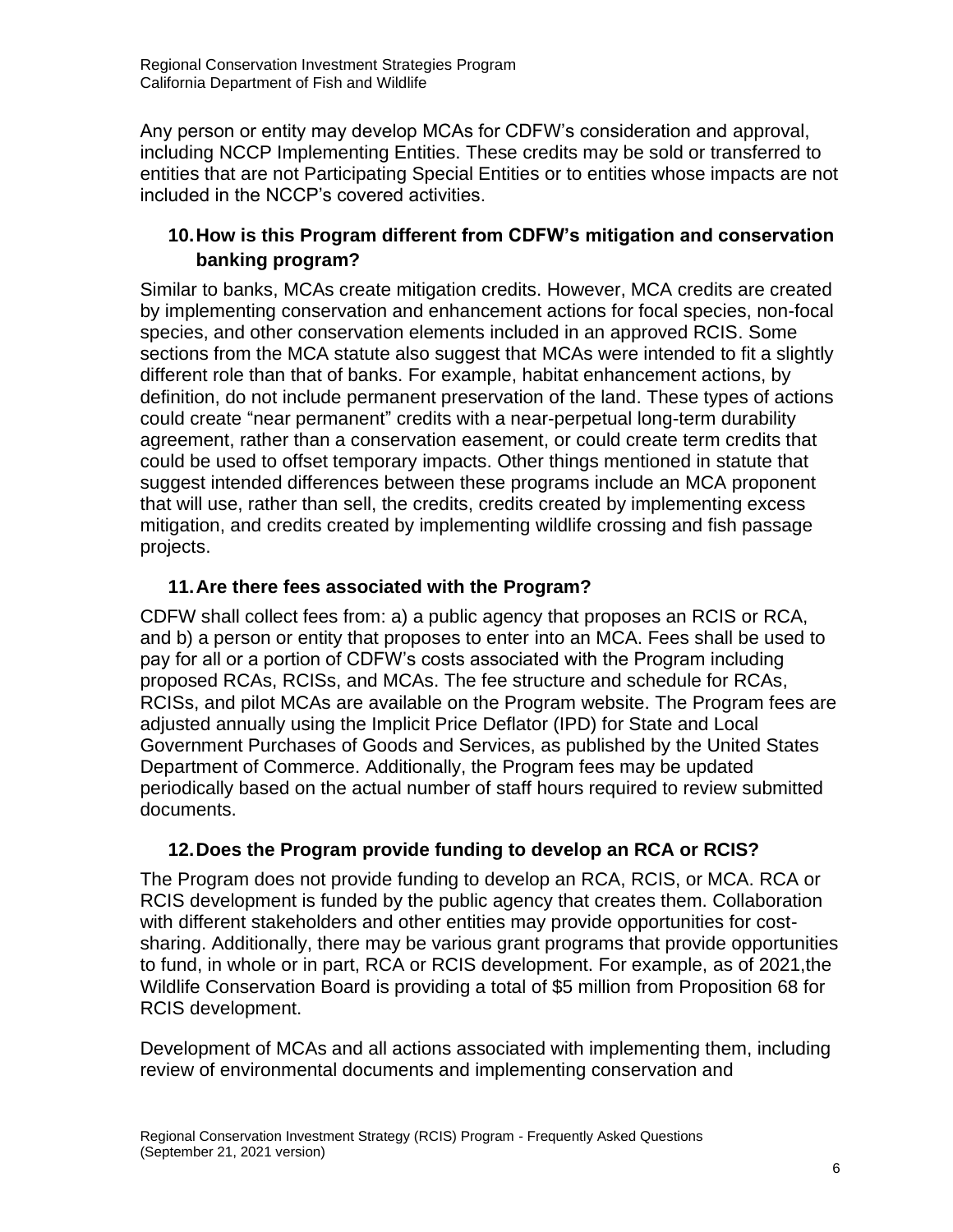enhancement actions, will be funded by the entity that seeks to create credits through an MCA.

#### <span id="page-6-1"></span><span id="page-6-0"></span>**13.Has CDFW prepared guidelines? If so, what do they cover and where can they be found?**

CDFW prepared RCA and RCIS Guidelines, which are posted on the Program website. CDFW prepared draft MCA Guidelines and template in April of 2019 that were released for public review and comment. However, stakeholders requested that CDFW initiate an MCA pilot project and hold off on finalizing the MCA Guidelines until after the pilot was approved. CDFW agreed to this approach and selected the Southport MCA project as the first pilot. As of 2021, CDFW has been working with the Southport sponsor to develop the pilot MCA and intends to update the MCA Guidelines, including the MCA template, shortly after the pilot is complete. The pilot project is meant to identify and inform changes and updates that need to be made to the draft Guidelines and template.

The Program Guidelines will be reviewed periodically by CDFW and may be amended over time. The Guidelines are to provide guidance on the components needed and resources available to prepare RCAs, RCISs, and MCAs, and the submittal, review, and approval processes for those documents. The current Guidelines provide direction on development of RCAs and RCISs, including selecting focal species and other conservation elements, determining goals and measurable objectives, developing conservation and enhancement actions, indicating data and analysis standards, and determining performance standards and metrics. The Guidelines also include recommendations on stakeholder involvement, guidance on the public review process, and how an RCIS will be consistent with administrative draft and approved Natural Community Conservation Plans (NCCPs) and Habitat Conservation Plans (HCPs) that overlap an RCIS area.

#### <span id="page-6-2"></span>**14. Which RCISs were "grandfathered" (allowed to meet the requirements of the June 2017 Guidelines) when the September 2018 Guidelines were released?**

All RCISs were subject to the September 2018 Guidelines, except for RCISs that were initiated prior to January 1, 2017 or filed a Notice of Intent (NOI) pursuant to Fish and Game Code Section 1854(c)(1) on or before September 13, 2018. To be considered for exemption from the September 2018 Guidelines, RCIS proponents must provide CDFW with adequate written documentation that they have met either one of the criteria. Those RCISs that meet the criteria will be subject to the June 2017 RCIS Guidelines unless they choose to follow the September 2018 Guidelines. Any RCIS subject to the June 2017 Guidelines had to be submitted to CDFW for completeness review by March 29, 2019. All RCISs submitted after March 29, 2019 are subject to the September 2018 Guidelines. Notwithstanding the above, all grandfathered RCISs are subject to requirements in the following sections (including subsections) of the September 2018 Guidelines: 1.4 – Program Contacts; 2.1 – Terms, Abbreviations, Acronyms, and Definitions; 4.2.2 – Description of the RCIS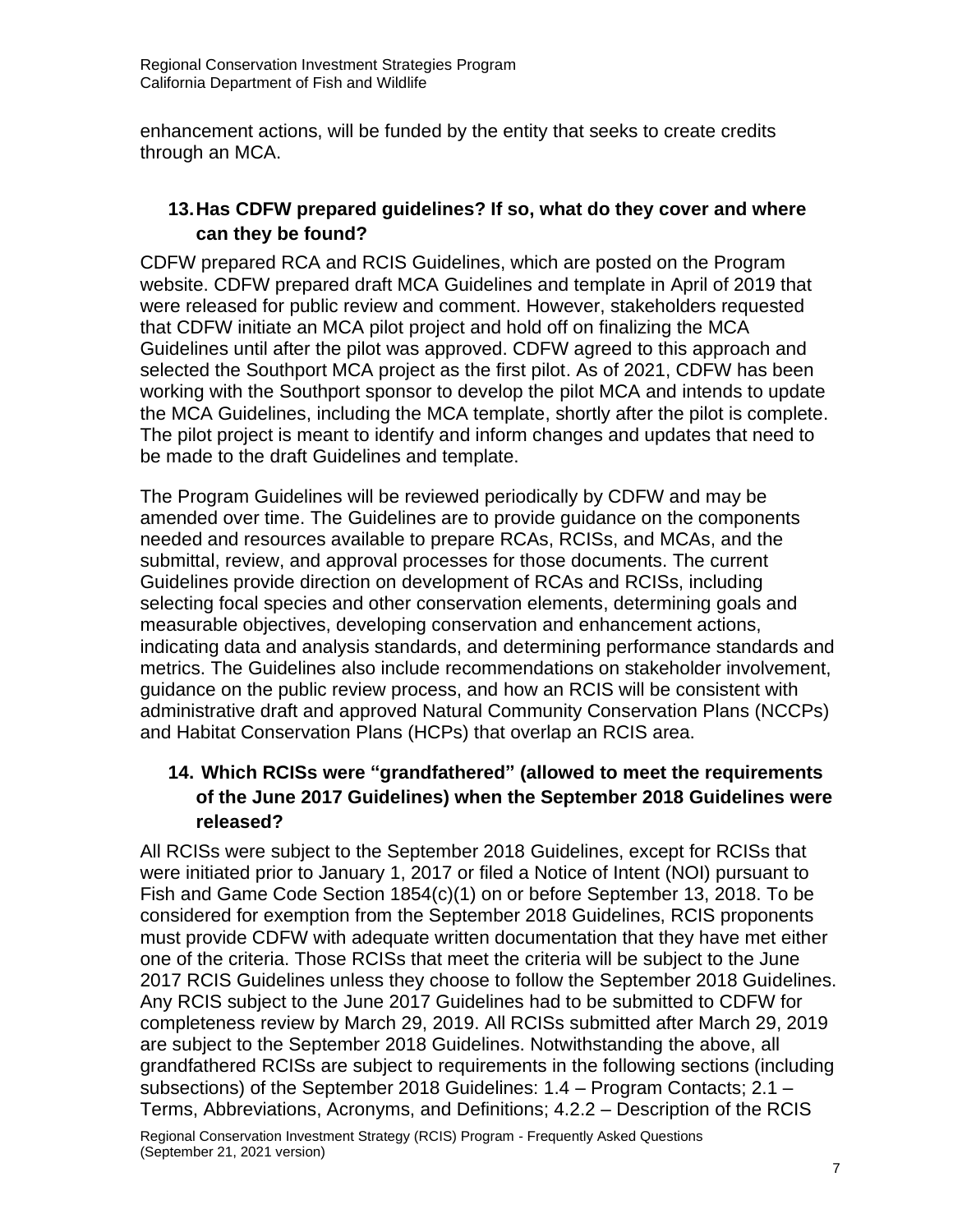Area; 4.2.4 - Consultation, Consistency and Compliance; 4.2.5.3 – Non-focal Species Information; 4.6 – Review and Approval Process; 4.7 – Amending an RCIS; and 4.8 – Updating and Extending an RCIS.

#### <span id="page-7-0"></span>**15.If substantive changes (e.g., adding new focal species) are made to a "grandfathered" RCIS, does it then become subject to meeting the requirements of the September 2018 version of the Program Guidelines?**

Any changes to an RCIS would require adherence to the amendment process, which depends on the type of amendment. The RCIS Guidelines has defined two types of RCIS amendments: simple and complex. A simple amendment could be made without updating the whole RCIS to meet the requirements of the 2018 Guidelines. However, a complex amendment would necessitate updates to the RCIS such that the RCIS would meet the requirements of the 2018 Guidelines. Additionally, complex RCIS amendments are subject to the same public notice requirements, review and approval processes, and fees required for original RCISs.

#### **16.What information should be included in an RCA or RCIS?**

<span id="page-7-2"></span><span id="page-7-1"></span>Required information in an RCA differs from an RCIS. Chapter 9, Section 1853 (RCA) and Section 1852 (RCIS) of the Fish and Game Code describe requirements for developing these assessment documents. Refer to Program Guidelines for clarification of terms and definitions and for further direction on the development, review, and approval of RCAs and RCISs.

Generally, RCAs cover larger geographic areas and provide ecoregional assessments using geospatial information for species, natural community distributions, standard vegetation classifications, and other standardized data. RCAs identify and summarize relevant regional pressures and stressors, including climate change vulnerability, conservation areas and habitat connectivity values and consider existing conservation plans such as the State Wildlife Action Plan, recovery plans, and approved or administrative draft NCCPs.

Similar to RCAs, RCISs include descriptions of geographic areas and identify important ecological resources and processes, natural communities, focal species, habitat, habitat connectivity, and existing protected areas. RCISs include summaries of stressors and pressures in RCIS areas that affect these resources, including climate change vulnerability. RCISs generally cover smaller geographic areas than RCAs. RCISs incorporate the best available existing scientific data and information to identify conservation goals and measurable objectives for focal species and other conservation elements, and identify conservation and enhancement actions that, if implemented, would further those goals and objectives. Conservation and habitat enhancement actions address or respond to focal species' and other conservation element stressors and pressures and advance the conservation of focal species and other conservation elements including ecological processes, natural communities, biodiversity, and habitat connectivity. RCISs also consider the conservation benefits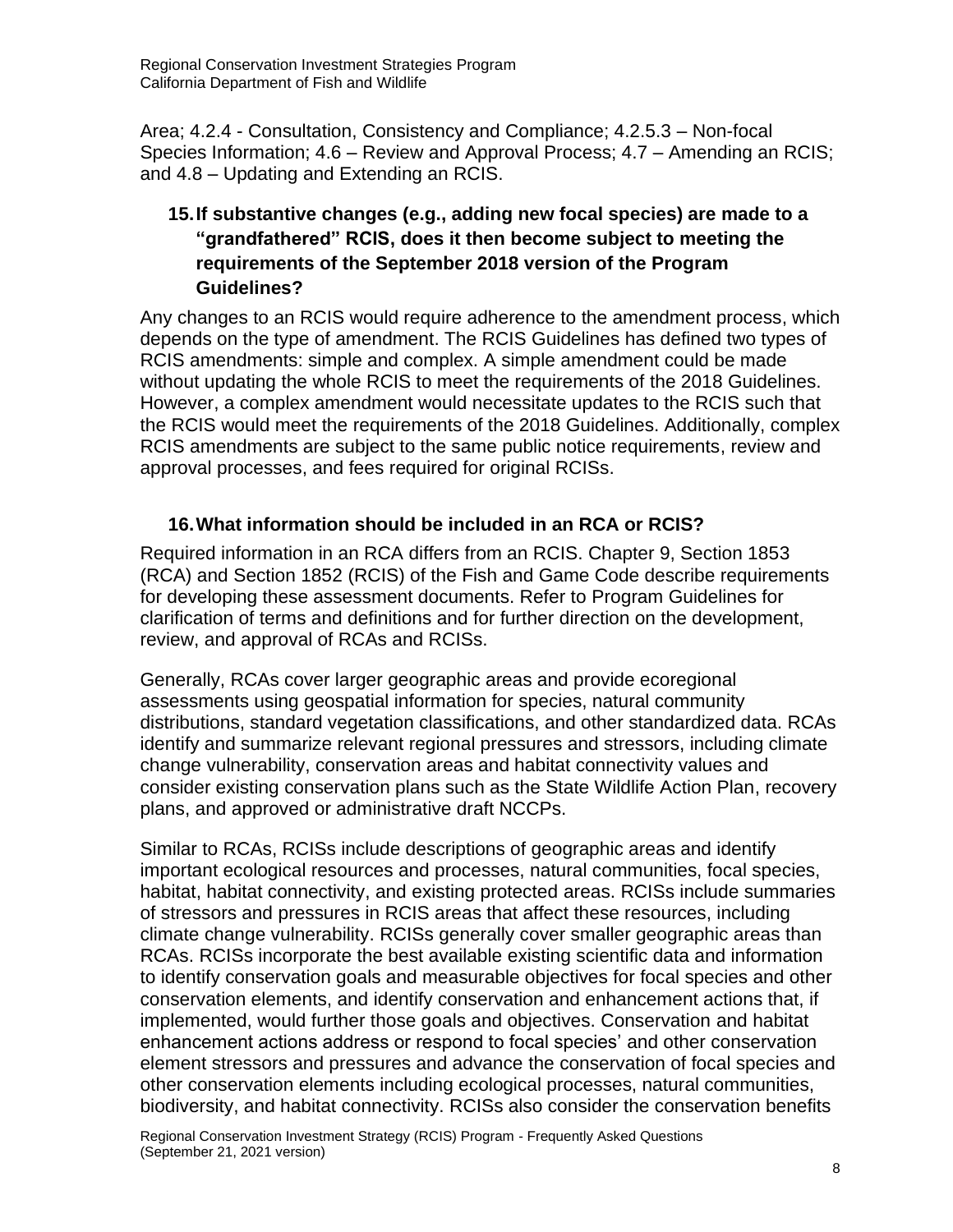of preserving working lands for agricultural uses. RCISs identify existing mitigation banks and available credits and include provisions ensuring consistency with approved or administrative draft NCCPs, federal HCPs, and recovery plans. RCISs must also reasonably indicate foreseeable infrastructure development, housing, and renewable energy projects. However, anticipated impacts from those development projects are not included in RCISs.

#### <span id="page-8-0"></span>**17.What is the difference between a conservation action and a habitat enhancement action?**

The main difference between a conservation action and a habitat enhancement action is whether the land is permanently protected with a conservation easement.

Fish and Game code 1851(d) defines a conservation action as an action to preserve or to restore ecological resources, including habitat, natural communities, ecological processes, and wildlife corridors, to protect those resources permanently, and to provide for their perpetual management, so as to help to achieve one or more biological goals and objectives for one or more focal species. Conservation actions may include, but are not limited to, actions to offset impacts to focal species.

Fish and Game code 1851(g) defines a habitat enhancement action as an action to improve the quality of wildlife habitat, or to address risks or stressors to wildlife, that has long-¬term durability but does not involve land acquisition or the permanent protection of habitat, such as improving instream flows to benefit fish species, enhancing habitat connectivity, or invasive species control or eradication.

# **18.What information is required to be included in an MCA?**

<span id="page-8-1"></span>Section 1856 of the Fish and Game Code describe requirements for developing MCAs. Additionally, the MCA draft Guidelines will be updated and further developed after the completion of the pilot MCA. The MCA guidelines will provide clarification of terms and definitions and further direction on the development, review, and approval of MCAs.

An MCA identifies information related to the proposed credit developer, indicates the MCA site's manager, and fully describes the location and type of conservation or habitat enhancement actions. MCAs describe proposed types and quantities of mitigation credits and the supporting rationale that directly correlates their creation to the RCIS's focal species and other conservation elements. MCAs also identify metrics or indicators to measure how proposed conservation or habitat enhancement actions contribute to achieving the RCIS's goals and objectives. MCAs must document baseline conditions and identify where public and permanently protected lands occur in the vicinity of the proposed MCA site(s). Additionally, MCAs ensure that the implemented conservation actions or habitat enhancement actions will be adequately funded and have long-term protection, monitoring, enforcement, and management.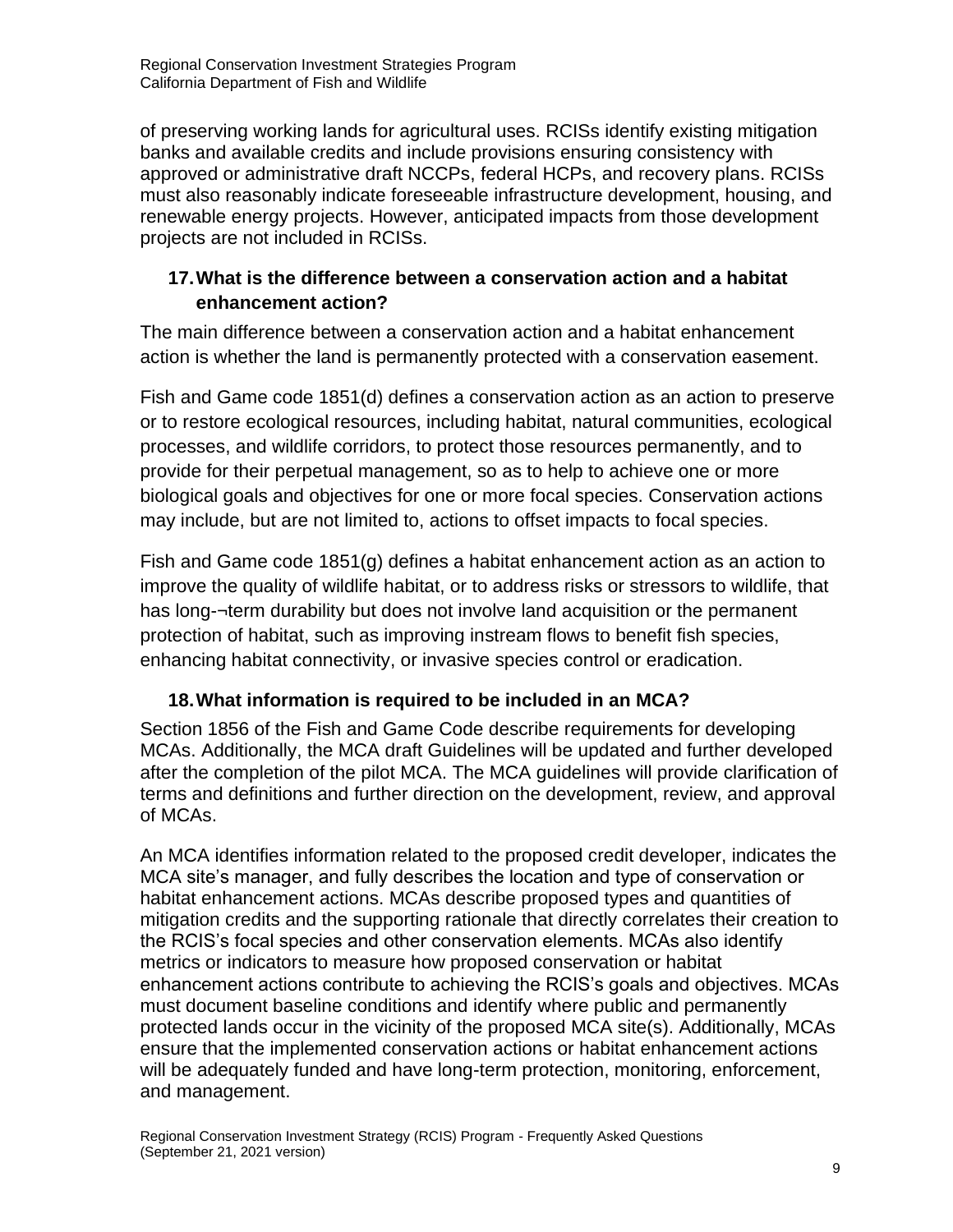Lastly, MCAs identify any approved mitigation and conservation banks with overlapping service areas and explain the terms and conditions under which the proposed mitigation credits may be used or sold. MCAs describe specific methods proposed for reporting and maintaining a record of the creation, release, sale, or use of credits. MCAs include a proposed credit ledger, credit release schedule, and the performance measures or metrics used to determine credit release(s).

#### <span id="page-9-0"></span>**19.Is the completion of an RCA a prerequisite for the development and submission of an RCIS?**

<span id="page-9-1"></span>No, an RCIS can be submitted for an area that is not covered by an approved RCA.

# **20.CDFW can only approve an RCIS if one or more state agencies request approval of the RCIS through a letter send to CDFW's Director. When does the letter need to be submitted? Are there any responsibilities of the state agency that writes the letter?**

The letter from the state agency requesting approval of the RCIS must be submitted to the Director concurrent with the submittal of the draft RCIS for initial completeness review. The state agency requesting approval has no responsibilities for preparing the RCIS, implementing or monitoring the RCIS, or for updating the RCIS (unless otherwise stipulated in the RCIS).

# **21.How are land use change impacts addressed in an RCIS?**

<span id="page-9-2"></span>RCISs must consider reasonably foreseeable development of infrastructure facilities, housing, and renewable energy. However, species and habitat impacts that may be associated with these developments are not to be included in RCISs. Developers that identify future projects and determine their likely compensatory mitigation needs may choose to use an RCIS for identifying potentially suitable mitigation opportunities and to voluntarily implement specific conservation or habitat enhancement actions to create mitigation credits through MCAs.

# <span id="page-9-3"></span>**22.Can development and/or restoration projects be permitted through this Program?**

RCAs, RCISs and MCAs are not permits and do not authorize any take of species. Also, the restoration and conservation actions in an RCIS are not a solid commitment and there is no guarantee that they will be implemented. RCISs are regional conservation strategies intended to help guide voluntary conservation investments, including the creation of mitigation credits through an MCA, which may be used to fulfill permit requirements for development and restoration projects.

# <span id="page-9-4"></span>**23.Can RCISs be amended if they don't cover an element desired by an MCA?**

Yes, an RCIS can be amended by the RCIS proponent or another entity with written authorization from the RCIS proponent or CDFW. However, this would be considered a complex amendment and would be subject to the same public notice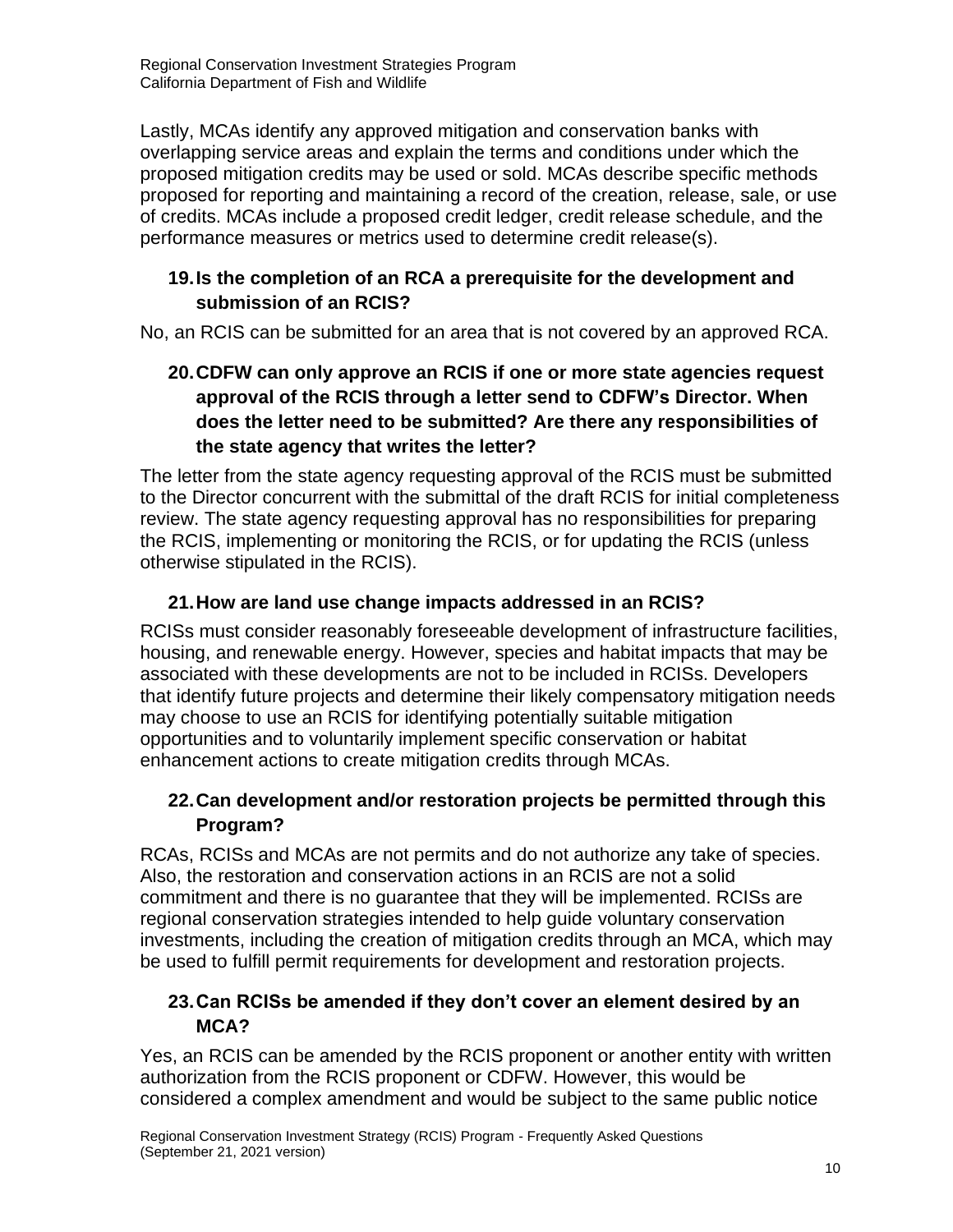requirements, review and approval processes, and fees required for original RCISs. Additionally, the RCIS would have to comply with the latest version of the RCIS Guidelines, which may require updates beyond adding the new element if the RCIS had been developed under an older version of the Guidelines.

# <span id="page-10-0"></span>**24.Who will be responsible for the long-term ownership and management of mitigation sites that are developed under an MCA?**

MCAs identify the entities that will own the mitigation lands and be responsible for the long-term management. Requirements for entities to hold mitigation lands will be provided in the MCA Guidelines and will be consistent with existing CDFW requirements and applicable state laws. Additionally, a state or local agency shall exercise due diligence in reviewing the qualifications of a governmental entity, special district, or nonprofit organization to effectively manage and steward land, water, or natural resources (Government Code Section 65967).

# <span id="page-10-1"></span>**25.Could an MCA create credits by enhancing existing permanently protected lands?**

There may be opportunities for an MCA to create credits by enhancing existing permanently protected lands, which may include public lands or private lands protected by a conservation easement. However, mitigation credits cannot not be created on a site that has already been permanently protected with a conservation easement if that land has been used, or is currently in use, to fulfill compensatory mitigation requirements for one or more projects.

# <span id="page-10-2"></span>**26. Can an MCA create temporary credits? If so, how would they be used?**

An MCA can create credits based on an approved RCIS's habitat enhancement actions that could be used to mitigate for temporary impacts. In general, both permanent and temporary credits may be considered for fulfilling mitigation requirements of temporary impacts so long as the credit duration is concurrent with, and at least as long as, the impact duration. Ultimately, the type and combination of credit types used to mitigate for impacts will be determined at the time that regulatory permits are issued.

# <span id="page-10-3"></span>**27. Can an MCA be created that would cover multiple MCA sites?**

An MCA may be approved with one or more MCA sites. Once an MCA is approved by CDFW, additional MCA sites can be added through an amendment process. An MCA cannot be approved without at least one MCA site included.

# <span id="page-10-4"></span>**28. Can MCA credits be created that could be used as mitigation by other regulatory agencies?**

MCAs can be established to meet the requirements of CESA, CEQA, and LSA. Other regulatory agencies may propose additional requirements to be met by an MCA to meet their mitigation standards. When that is the case, CDFW will consider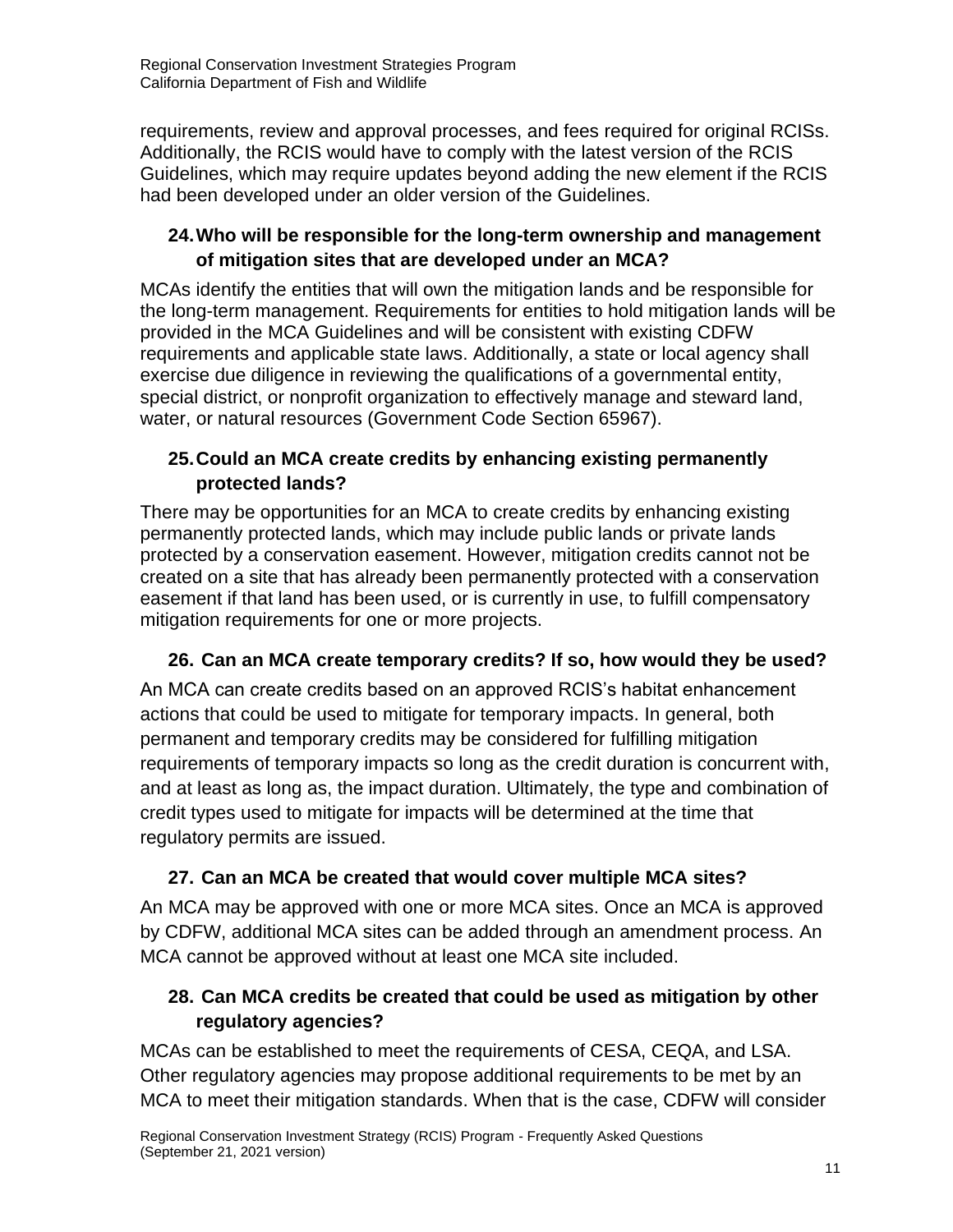the proposed requirements. If other regulatory agencies are not a signatory to the MCA, it is the responsibility and discretion of those agencies to determine the appropriateness of MCA credits to meet their compensatory mitigation requirements.

#### <span id="page-11-0"></span>**29.Is the RCIS Program now permanent and is there a limitation on the number of RCISs CDFW can approve?**

The RCIS Program is established and no longer considered a pilot program. The passage of SB 103 (Section 800 of Streets and Highways Code) eliminated the January 1, 2020 sunset. It also exempted from the original limit of RCIS approvals, all RCISs that have a state water or transportation infrastructure agency letter requesting the RCIS's approval. RCISs submitted without such an accompanying letter are still subject to the maximum limit of eight (Streets and Highways Code Section 800.6(j)). This letter can also satisfy the requirements of Chapter 9, Section 1852(a) of the Fish and Game Code (letter from a state agency) if the letter includes all required elements and specifically acknowledges that it is intended to satisfy both statutes. For more information, see Section 4.6.1.1 – State Agency Letters, in the RCIS Program Guidelines.

#### <span id="page-11-1"></span>**30.What is the public review process for developing and approving an RCIS?**

The RCIS proponents must follow Chapter 9, Section 1854 of the Fish and Game Code including notification to the Governor's Office of Planning and Research, conducting and advertising public meetings and publishing notices and the draft RCIS on the RCIS proponent's website. The RCIS proponent must also notify stakeholders about public meetings and public comment periods, including county boards of supervisors, county councils, and NCCP or HCP implementing entities.

Prior to submitting a draft RCIS, a state agency must request the approval of the RCIS by sending a letter to CDFW stating the RCIS will aid in meeting the State's goals of conservation and public infrastructure or forestry management. The letter must be submitted to the Director concurrent with the submittal of the draft RCIS for initial completeness review.

Once a draft RCIS is submitted to CDFW for completeness review, CDFW has 30 days to deem the draft complete or respond to the RCIS proponent with comments that describe what is needed to complete the RCIS. After a draft RCIS is deemed complete, CDFW will post it on its Program website for a minimum of 30 days for public review and comment and shall notify any public agency, organization, or individual that has filed a written request to CDFW to receive notices regarding draft RCISs. CDFW will concurrently conduct its substantive review of the draft RCIS. The RCIS proponent will then submit a revised draft RCIS to CDFW which will be evaluated to determine whether all public and CDFW comments have been addressed sufficiently and to ensure that the RCIS includes responses to the public comments. Once approved, CDFW will post approved RCISs on its Program website.